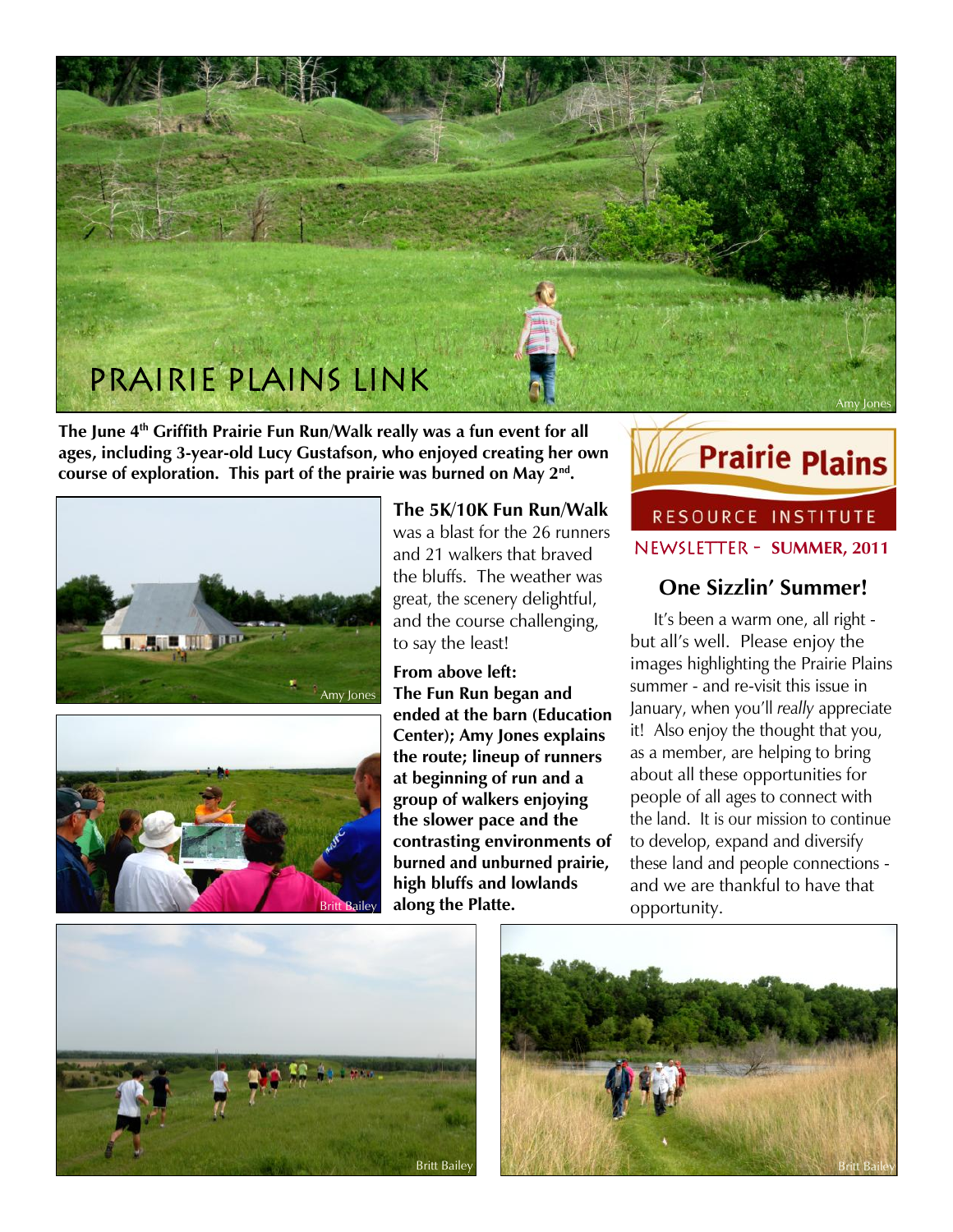





**From top right, then counter-clockwise: the wheel sculpture fashioned by ranch donor Howard Juhl is at the entrance to the Guadalcanal Memorial Prairie (a similar structure marks the Pearl Harbor Survivors Prairie near Riverdale); ranch tour scenery (Lambert's Locoweed,** *Oxytropis lambertii***, in the foreground); a group of happy ranch trekkers; exploring the fossil bed (a UNL study site) with guidance from Ellen Stepleton; and, also at the fossil bed, Robert Hunt, UNL paleontologist who shared his expertise before and during the tour.**

#### **Sioux County Ranch Trek June 10-12, 2011**

 A record number of Prairie Plains members and friends attended this annual western Nebraska Panhandle event. Forty-two took part in the Saturday ranch tour, including the pre-tour paleontology presentation at Agate Fossil Beds National Monument. This introduction was given by Dr. Robert Hunt, UNL paleontologist and professor emeritus, whose research has focused on the rich mammalian fossil record preserved in Cenozoic nonmarine sediments of the central Great Plains and adjacent Rocky Mountain basins. Dr. Hunt and his colleagues, Ellen Stepleton and Rob Skolnick, continued the presentation during the ranch tour, at the fossil bed (Harper Quarry), which has been a UNL study site for over 30 years.

 Saturday evening our numbers grew to around 100, as the barbeque skills of Charlie Skavdahl are well known! A few of us then continued the tradition of the hike up the hills at sunset, a final bonus to one beautiful day.



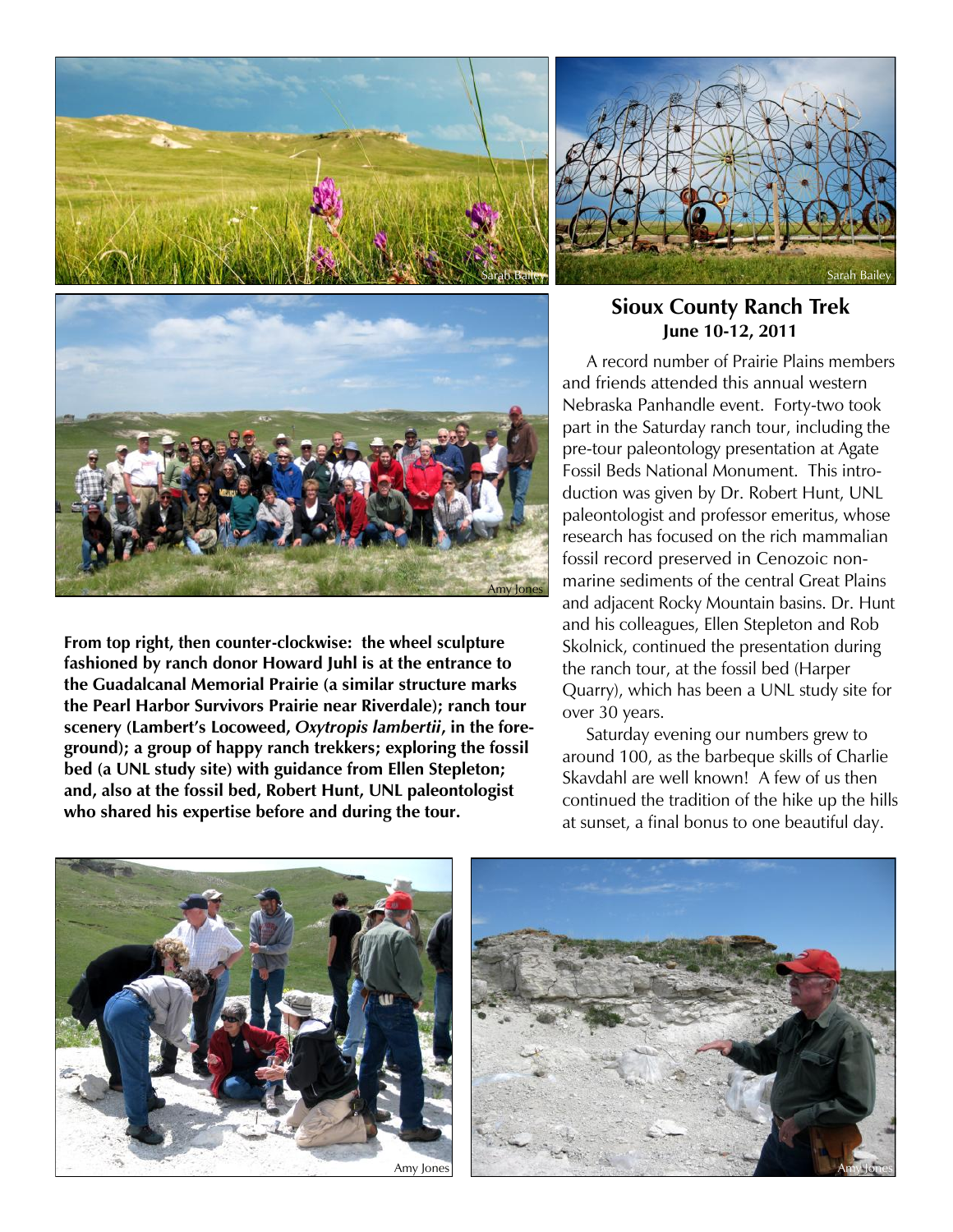

**Left, one of many rugged landscapes on the ranch enjoyed during the Saturday morning tour. Right, the storm cell northeast of the ranch Saturday evening, June 11th. Fortunately for the Ranch Trek barbeque crowd, it was moving east.**

# **Charles L. Whitney Education Center Construction Progress**



 Thanks to a bequest from Prairie Plains founder and longtime board member, Curt Twedt, we have commenced with the next phase of construction. Joists and flooring have been completed on the upper level, giving easy working access for roof modifications. The photo shows the dormer on the west side (without window openings cut), which will create headroom for a small classroom. A similar dormer on the east side will create a larger classroom with sinks for lab work. The north will be more complex, involving raising of the roof to make a large conference room. The next step will be steel roofing and siding the upper level walls. With more fundraising we will complete the exterior of the Center, including installation of all doors and windows. We are searching for another barn in order to salvage vertical barn siding for the entry on the south and the lower level around the east and north foundation.

## **Introducing Jeff Gustafson**



Leff was hired lune  $1<sup>st</sup>$  to serve as Land Steward. He comes to us with considerable experience working on the land, a Hamilton County native who grew up on a farm on the Platte River bluffs about ten miles upstream from Griffith Prairie. He holds a degree in history from UNL, and has special interest in local history and community development aspects of our mission. His job includes prescribed burning, grazing management, woody vegetation control, restoration field work, involving people with our land preserves and many other tasks. He will be a key player in the development of the "Ribbons of Prairie" Initiative.